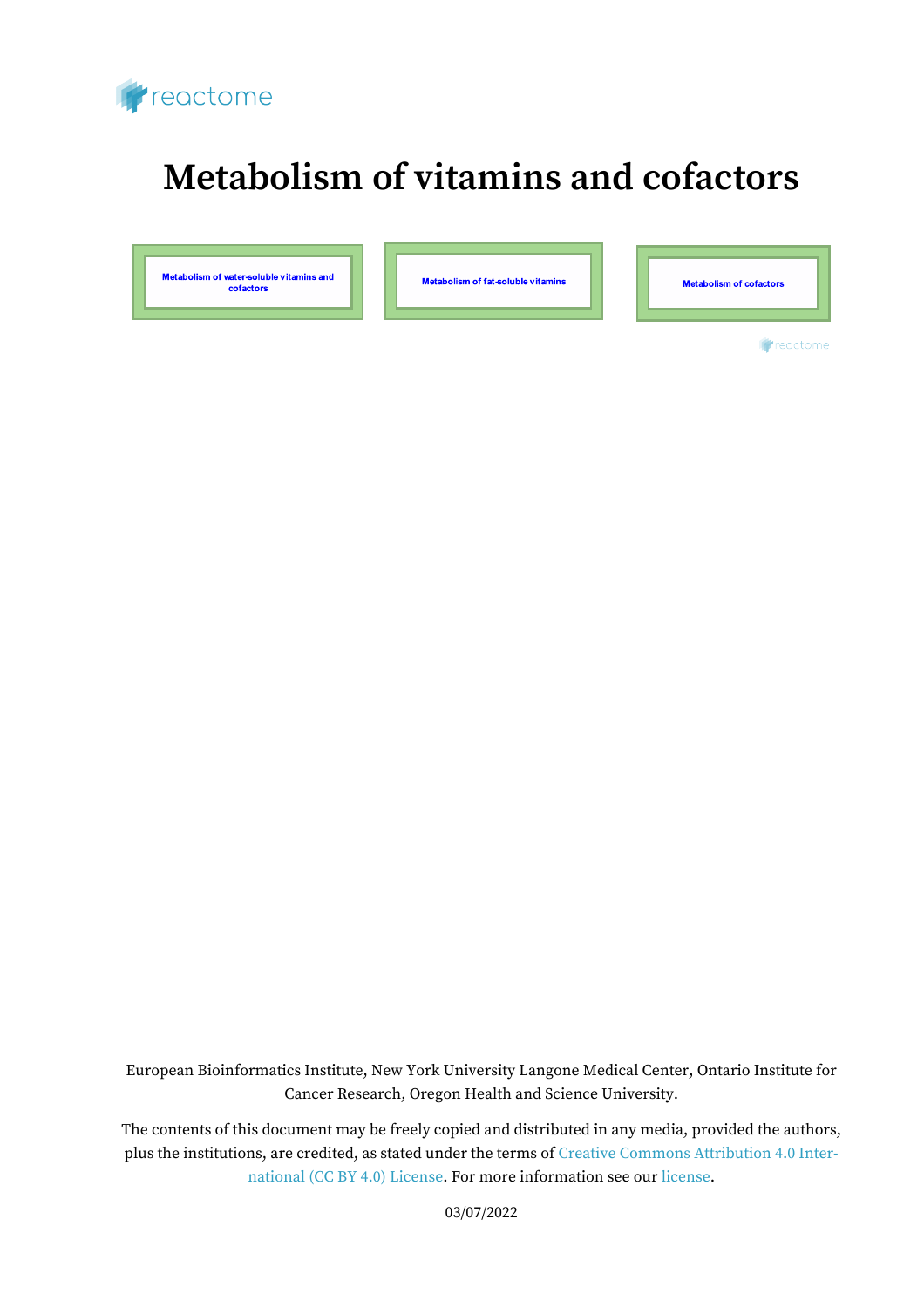# <span id="page-1-0"></span>**Introduction**

Reactome is open-source, open access, manually curated and peer-reviewed pathway database. Pathway annotations are authored by expert biologists, in collaboration with Reactome editorial staff and crossreferenced to many bioinformatics databases. A system of evidence tracking ensures that all assertions are backed up by the primary literature. Reactome is used by clinicians, geneticists, genomics researchers, and molecular biologists to interpret the results of high-throughput experimental studies, by bioinformaticians seeking to develop novel algorithms for mining knowledge from genomic studies, and by systems biologists building predictive models of normal and disease variant pathways.

The development of Reactome is supported by grants from the US National Institutes of Health (P41 HG003751), University of Toronto (CFREF Medicine by Design), European Union (EU STRP, EMI-CD), and the European Molecular Biology Laboratory (EBI Industry program).

### **Literature references**

- Fabregat, A., Sidiropoulos, K., Viteri, G., Forner, O., Marin-Garcia, P., Arnau, V. et al. (2017). Reactome pathway analysis: a high-performance in-memory approach. *BMC bioinformatics, 18*, 142. [↗](http://www.ncbi.nlm.nih.gov/pubmed/28249561)
- Sidiropoulos, K., Viteri, G., Sevilla, C., Jupe, S., Webber, M., Orlic-Milacic, M. et al. (2017). Reactome enhanced pathway visualization. *Bioinformatics, 33*, 3461-3467. [↗](http://www.ncbi.nlm.nih.gov/pubmed/29077811)
- Fabregat, A., Jupe, S., Matthews, L., Sidiropoulos, K., Gillespie, M., Garapati, P. et al. (2018). The Reactome Pathway Knowledgebase. *Nucleic Acids Res, 46*, D649-D655. [↗](http://www.ncbi.nlm.nih.gov/pubmed/29145629)
- Fabregat, A., Korninger, F., Viteri, G., Sidiropoulos, K., Marin-Garcia, P., Ping, P. et al. (2018). Reactome graph database: Efficient access to complex pathway data. *PLoS computational biology, 14*, e1005968. [↗](http://www.ncbi.nlm.nih.gov/pubmed/29377902)

Reactome database release: 81

This document contains 4 pathways [\(see Table of Contents\)](#page-6-0)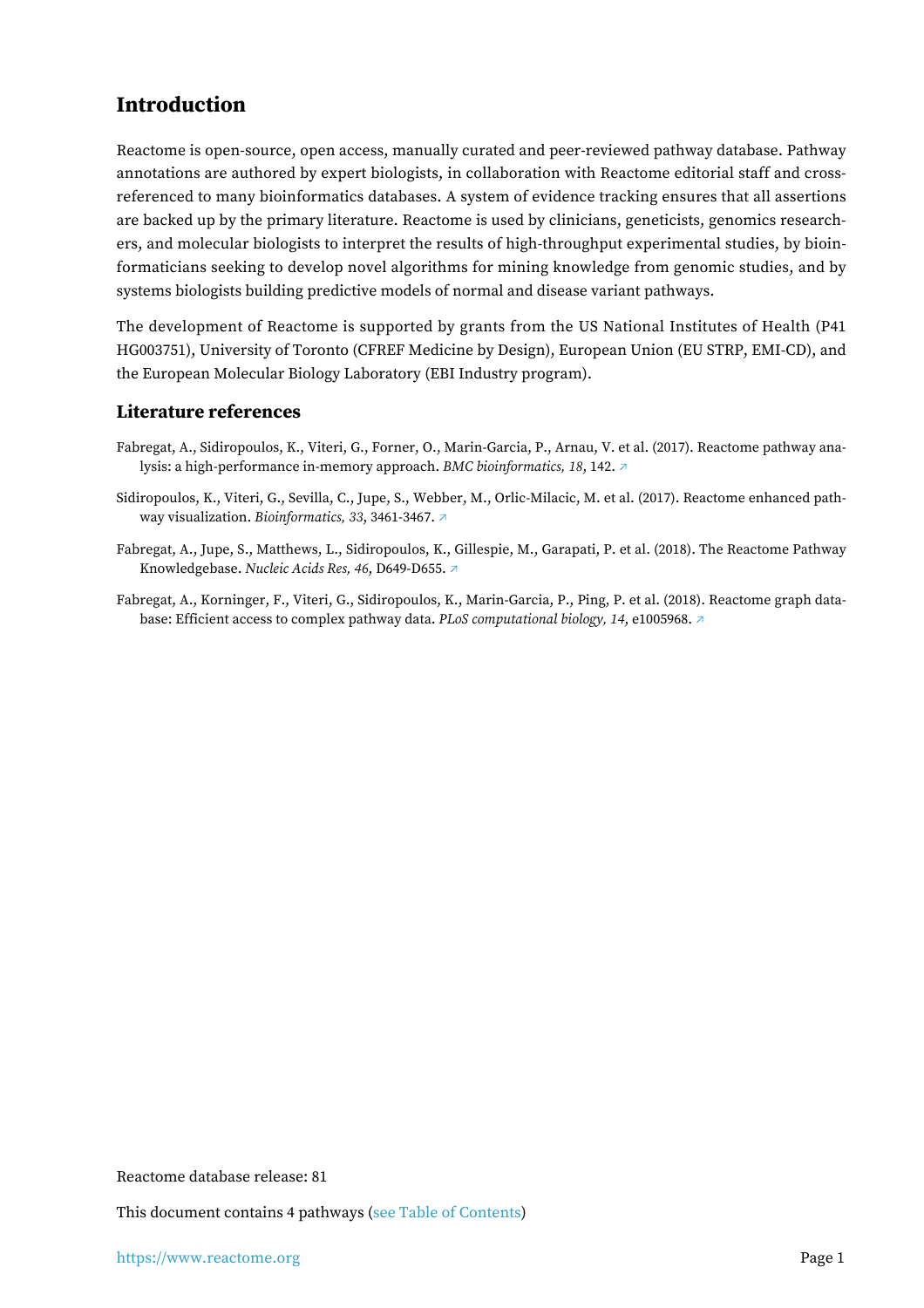# <span id="page-2-0"></span>**Metabolism of vitamins and cofactors [↗](https://www.reactome.org/content/detail/R-MMU-196854)**

#### **Stable identifier:** R-MMU-196854

#### **Inferred from:** [Metabolism of vitamins and cofactors \(Homo sapiens\)](https://www.reactome.org/content/detail/R-HSA-196854)

| Metabolism of water-soluble vitamins and<br>cofactors | Metabolism of fat-soluble vitamins |  | <b>Metabolism of cofactors</b> |
|-------------------------------------------------------|------------------------------------|--|--------------------------------|
|                                                       |                                    |  |                                |

This event has been computationally inferred from an event that has been demonstrated in another species.

The inference is based on the homology mapping from PANTHER. Briefly, reactions for which all involved PhysicalEntities (in input, output and catalyst) have a mapped orthologue/paralogue (for complexes at least 75% of components must have a mapping) are inferred to the other species. High level events are also inferred for these events to allow for easier navigation.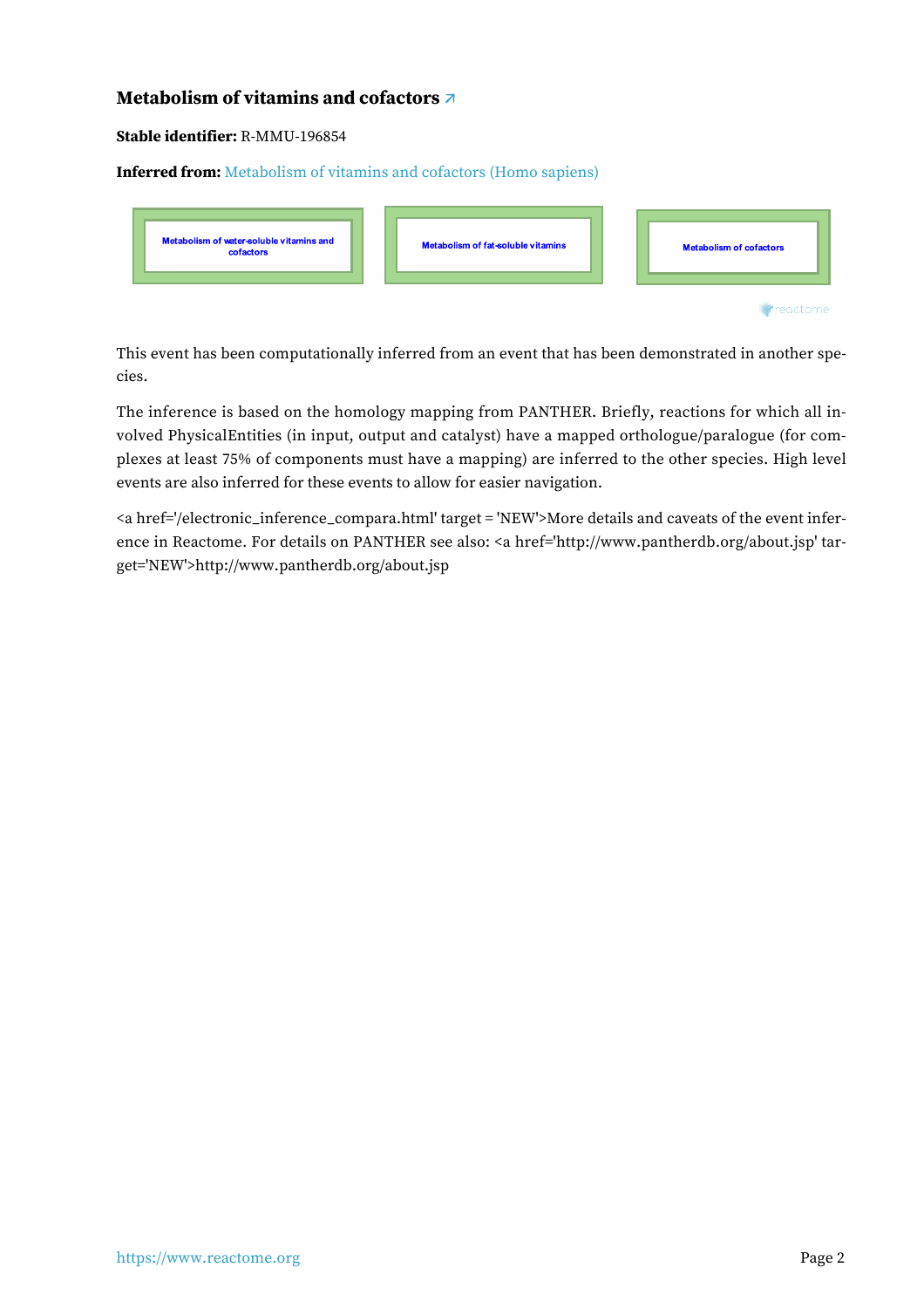# <span id="page-3-0"></span>**Metabolism of water-soluble vitamins and cofactors [↗](https://www.reactome.org/content/detail/R-MMU-196849)**

**Location:** [Metabolism of vitamins and cofactors](#page-2-0)

#### **Stable identifier:** R-MMU-196849

**Inferred from:** [Metabolism of water-soluble vitamins and cofactors \(Homo sapiens\)](https://www.reactome.org/content/detail/R-HSA-196849)



This event has been computationally inferred from an event that has been demonstrated in another species.

The inference is based on the homology mapping from PANTHER. Briefly, reactions for which all involved PhysicalEntities (in input, output and catalyst) have a mapped orthologue/paralogue (for complexes at least 75% of components must have a mapping) are inferred to the other species. High level events are also inferred for these events to allow for easier navigation.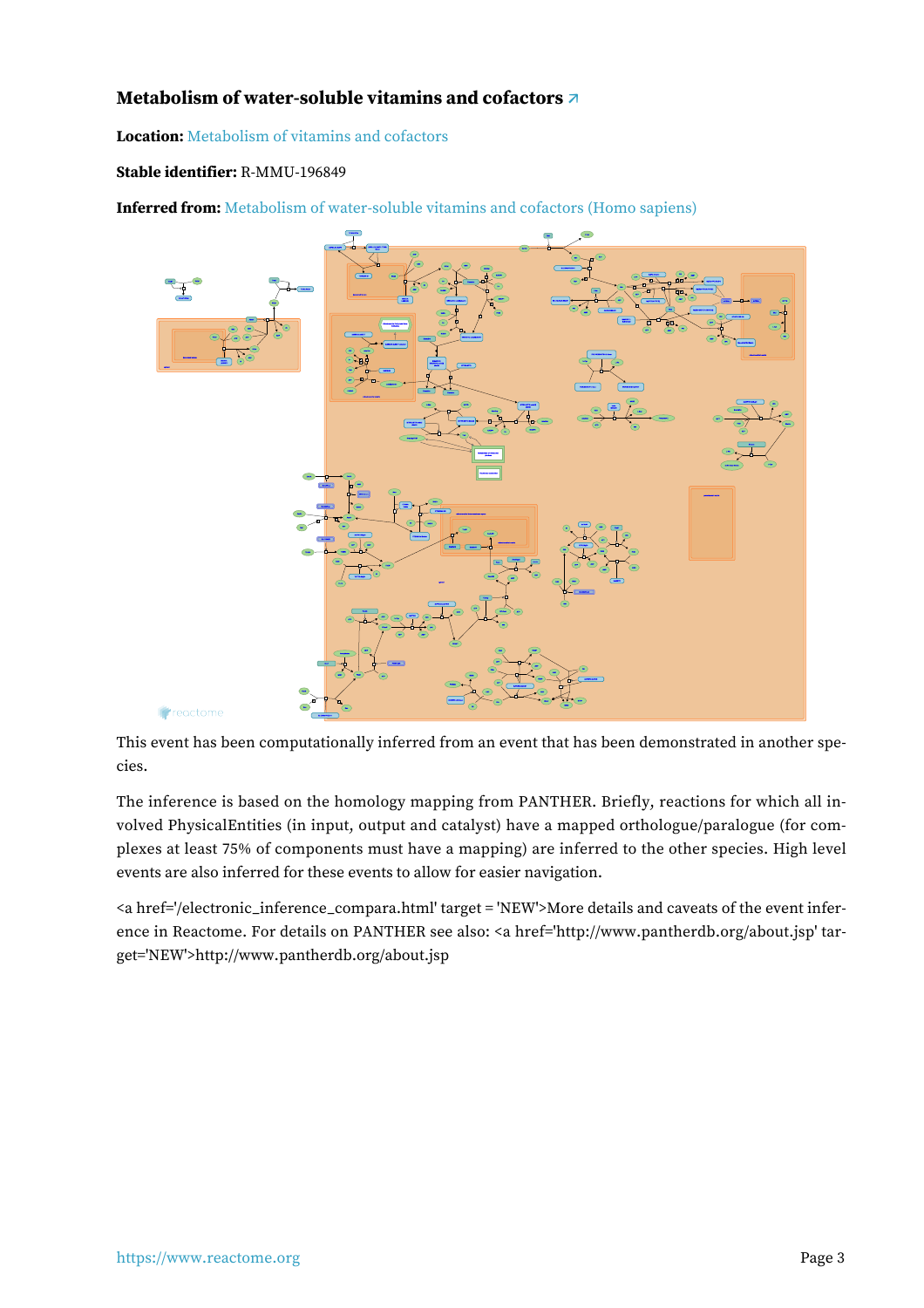# <span id="page-4-0"></span>**Metabolism of fat-soluble vitamins [↗](https://www.reactome.org/content/detail/R-MMU-6806667)**

**Location:** [Metabolism of vitamins and cofactors](#page-2-0)

#### **Stable identifier:** R-MMU-6806667

**Inferred from:** [Metabolism of fat-soluble vitamins \(Homo sapiens\)](https://www.reactome.org/content/detail/R-HSA-6806667)

| <b>Retinoid metabolism and transport</b> | Metabolism of vitamin K | <b>Vitamin E</b> |
|------------------------------------------|-------------------------|------------------|
|                                          |                         | *reactome:       |

This event has been computationally inferred from an event that has been demonstrated in another species.

The inference is based on the homology mapping from PANTHER. Briefly, reactions for which all involved PhysicalEntities (in input, output and catalyst) have a mapped orthologue/paralogue (for complexes at least 75% of components must have a mapping) are inferred to the other species. High level events are also inferred for these events to allow for easier navigation.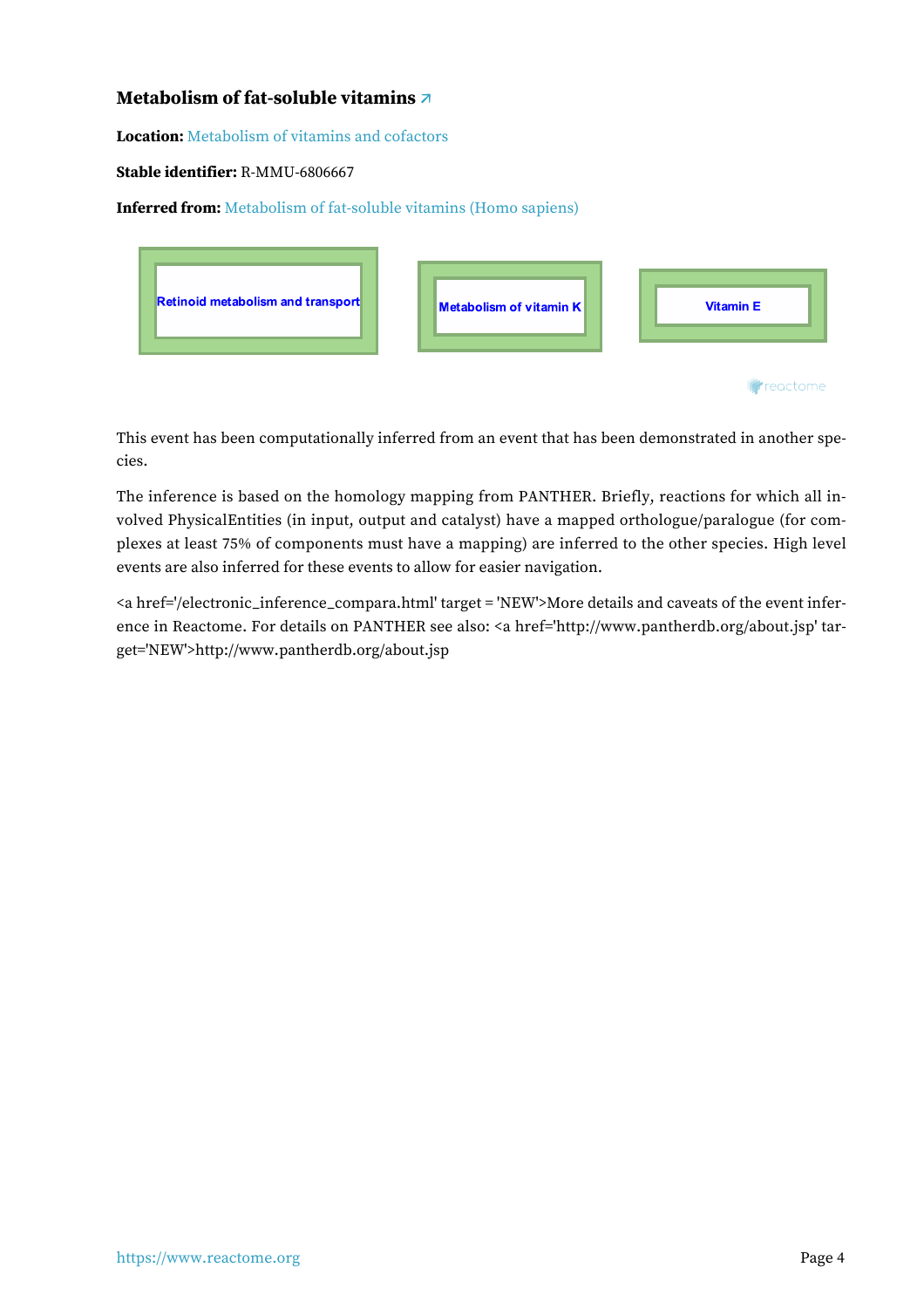# <span id="page-5-0"></span>**Metabolism of cofactors [↗](https://www.reactome.org/content/detail/R-MMU-8978934)**

**Location:** [Metabolism of vitamins and cofactors](#page-2-0)

#### **Stable identifier:** R-MMU-8978934

**Inferred from:** [Metabolism of cofactors \(Homo sapiens\)](https://www.reactome.org/content/detail/R-HSA-8978934)



This event has been computationally inferred from an event that has been demonstrated in another species.

The inference is based on the homology mapping from PANTHER. Briefly, reactions for which all involved PhysicalEntities (in input, output and catalyst) have a mapped orthologue/paralogue (for complexes at least 75% of components must have a mapping) are inferred to the other species. High level events are also inferred for these events to allow for easier navigation.